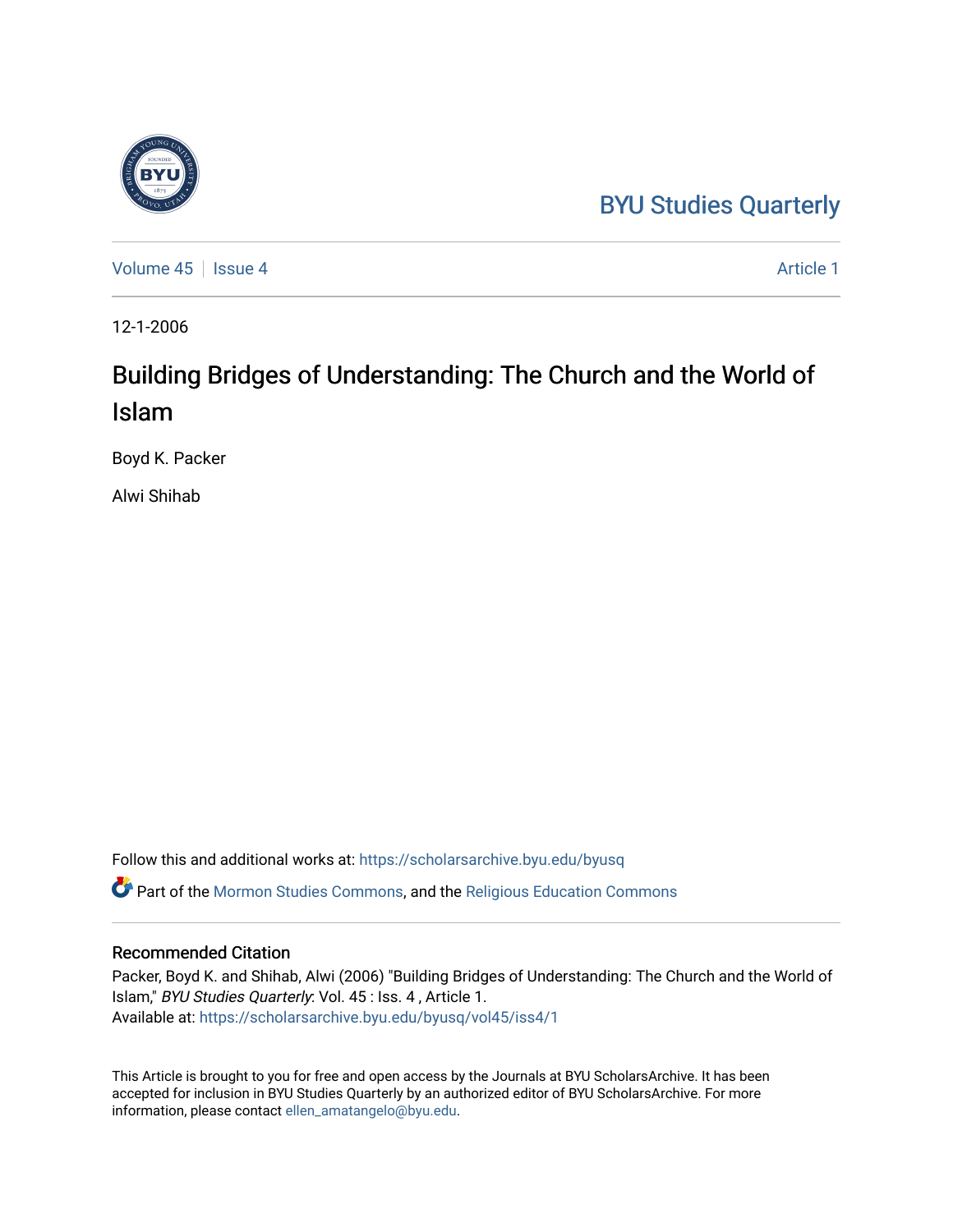

Dr. Alwi Shihab, Presidential Advisor and Special Envoy to the Middle East, and Boyd K. Packer, Acting President of the Quorum of the Twelve Apostles, meet in a gesture of their friendship and mutual respect. Brigham Young University Marriott Center, October 10, 2006. Courtesy Mark Philbrick and Brigham Young University.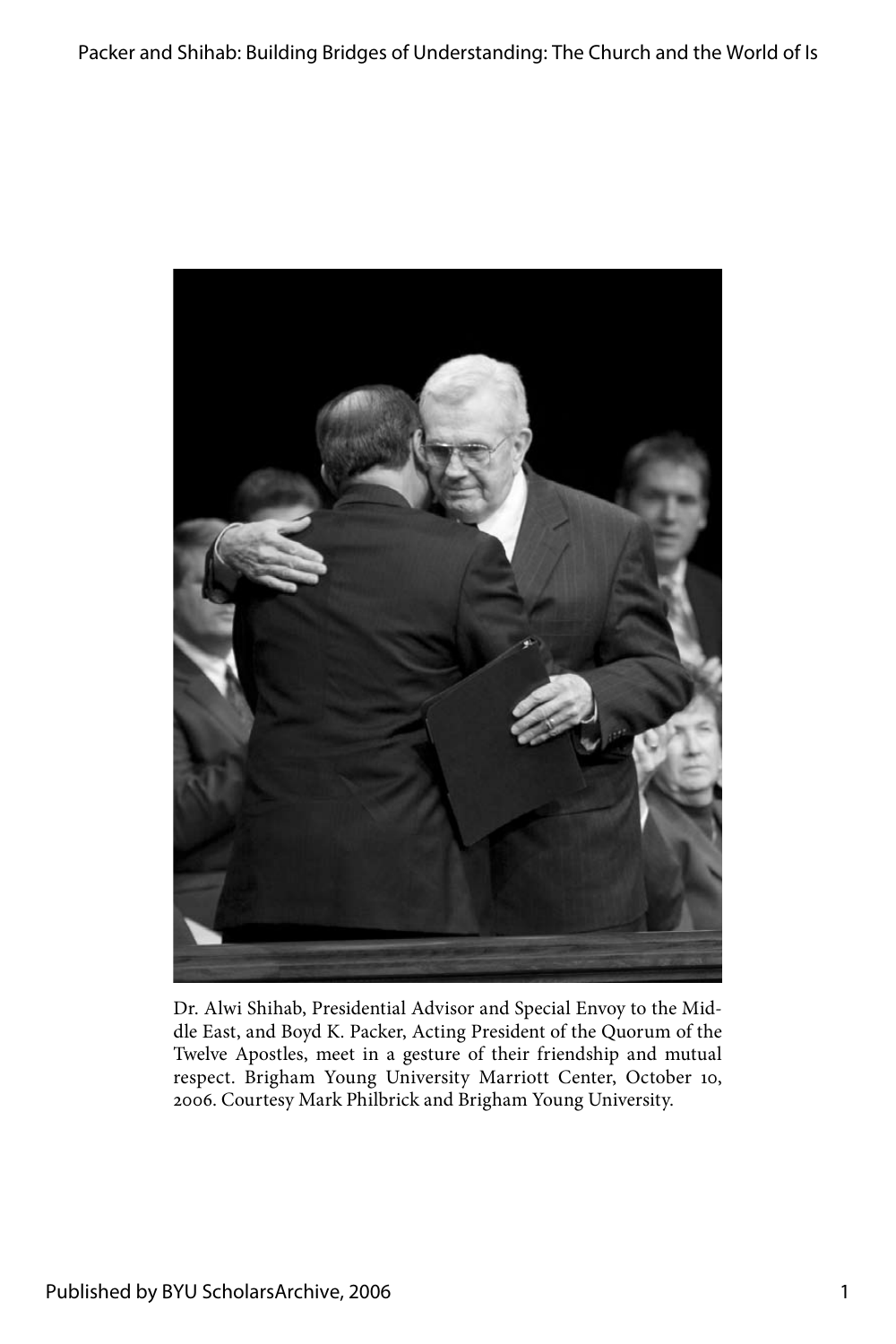## **Building Bridges of Understanding The Church and the World of Islam**

Introduction of Dr. Alwi Shihab

*Boyd K. Packer*

*President Boyd K. Packer, Acting President of the Quorum of the Twelve Apostles of The Church of Jesus Christ of Latter-day Saints, gave this introduction of Dr. Alwi Shihab prior to Dr. Shihab's forum address given at Brigham Young University on October 10, 2006.*

r. Alwi Abdurrahman Shihab was born in 1946 in Sulawesa, Indonesia. He and his wife, Ashraf, who is here on the stand today, are the parents of three children. Their son, Sammy, is here. He is eleven years old.

Dr. Shihab's significant governmental experience includes service in Indonesia's Parliament, as Indonesia's Minister of Foreign Affairs (equivalent to our U.S. Secretary of State), and as a key leader of Indonesia's emergence from dictatorship to democracy.

Dr. Shihab is now Presidential Advisor and Special Envoy to the Middle East. This places him squarely in a region amid all the problems and struggles of the world.

Dr. Shihab is exceptionally accomplished. He holds five degrees (including two PhDs and a post-doctorate degree) from five universities in Egypt and the United States. He has taught or been a professor at seven universities in Indonesia and the United States. The first time I met him, he was a professor of Islamic Studies at Harvard University.

He is a world authority on Islamic law and has published widely on Islam and inter-religious harmony, including several books. A recent book was translated into English here at Brigham Young University. In that book he has a chapter on the Latter-day Saints. It is a very accurate and honest portrayal of who we are.

Ahead of us, indeed already all around us, is the world of Islam. Christianity and Islam will clasp hands in cooperation and understanding or clench fists in confrontation and prejudice.

A year or two ago, Brother Alwi and I met in San Diego. For a morning we sat, he with his Quran and I with my Book of Mormon, and compared and discussed the many things we have in common.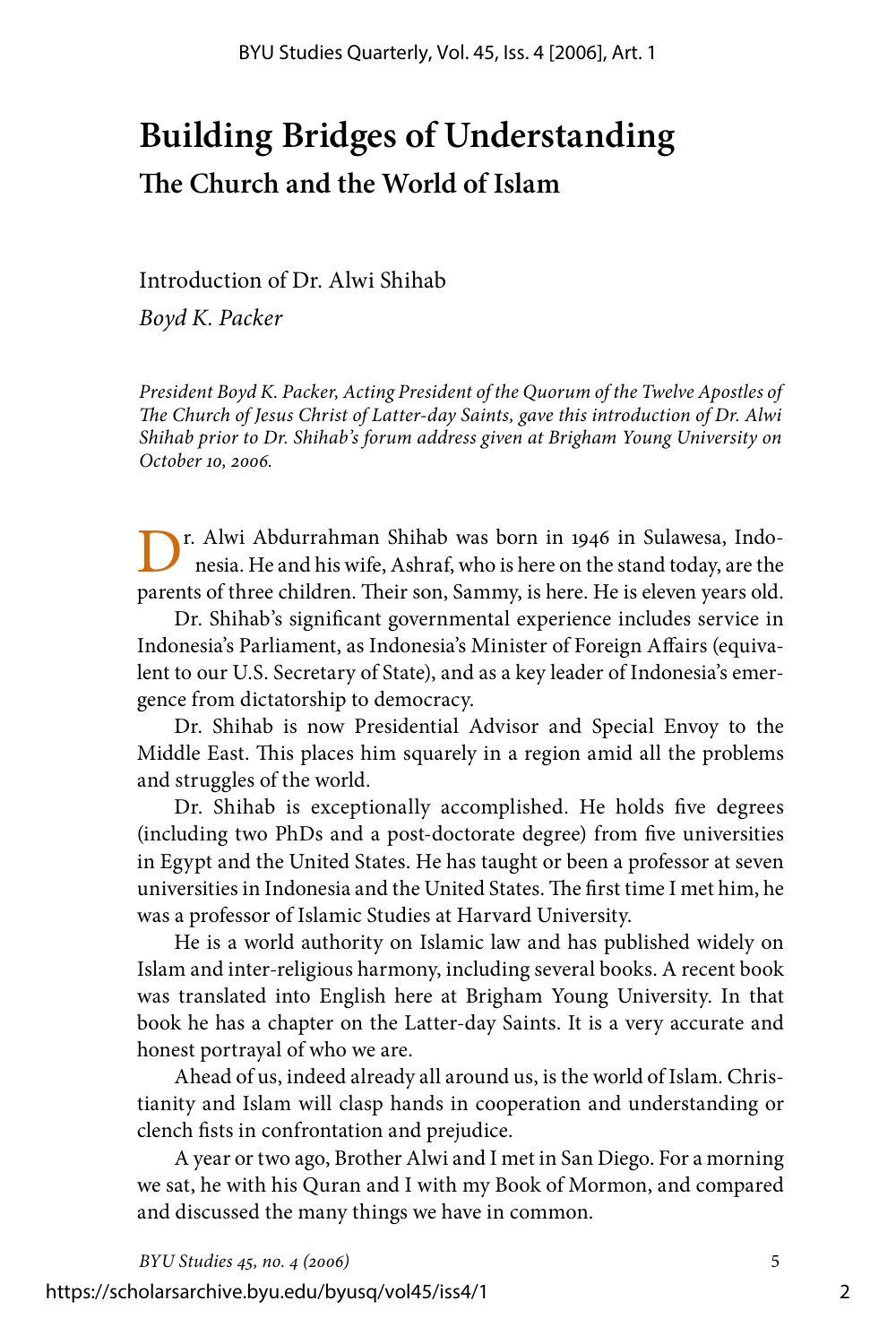$6 \sim$  *BYU Studies* Packer and Shihab: Building Bridges of Understanding: The Church and the World of Is

We have witnessed two watershed events: September 11, 2001, the World Trade Center terrorist attack brought Christians and Muslims into confrontation. The December 27, 2004, tsunami opened opportunity for Christians and Muslims to cooperate. The first was a wake-up call; the other pushed us out of bed.

The December 2004 tsunami, which devastated the Indian Ocean region, struck Indonesia particularly hard. Two days after the tsunami, I called Brother Alwi on his cell phone. He said, "I am standing at Banda Aceh, next to President Yudhoyono. You cannot believe what we see." I told him we would help.

They first asked for 20,000 body bags. We located them in China and had them air-freighted to Jakarta. Not long after that, they asked for 30,000 more.

Dr. Alwi Shihab's forum address was a historic occasion. It was unprecedented for a member of the Quorum of the Twelve to introduce a guest speaker—not just with a few words but with a significant message. President Packer manifested his love and respect for Dr. Shihab not just in his words, but also in the time and effort he put forth in traveling to Provo and spending the day with Dr. Shihab. These are clearly two men who not only respect each other but also have much of import to discuss.

September 11, 2001, alerted us that the U.S. has joined the rest of the world in being threatened by tactics of terror and force. The relation of Islam and the West is most often discussed as a clash of civilizations rather than a meeting of equals.

President Packer described the religion of Islam as a force for "decency, temperance, and morality," not a danger to us. However, we have a choice in how to respond: "Ahead of us, indeed already all around us, is the world of Islam. Christianity and Islam will clasp hands in cooperation and understanding or clench fists in confrontation and prejudice." In their addresses, President Packer and Dr. Shihab emphasized that radical interpretations threaten all—Christians, Muslims, and those of other faiths. They stressed that we can and must work together in harmony, not in conflict.

> —Donna Lee Bowen, Professor Middle Eastern Studies, BYU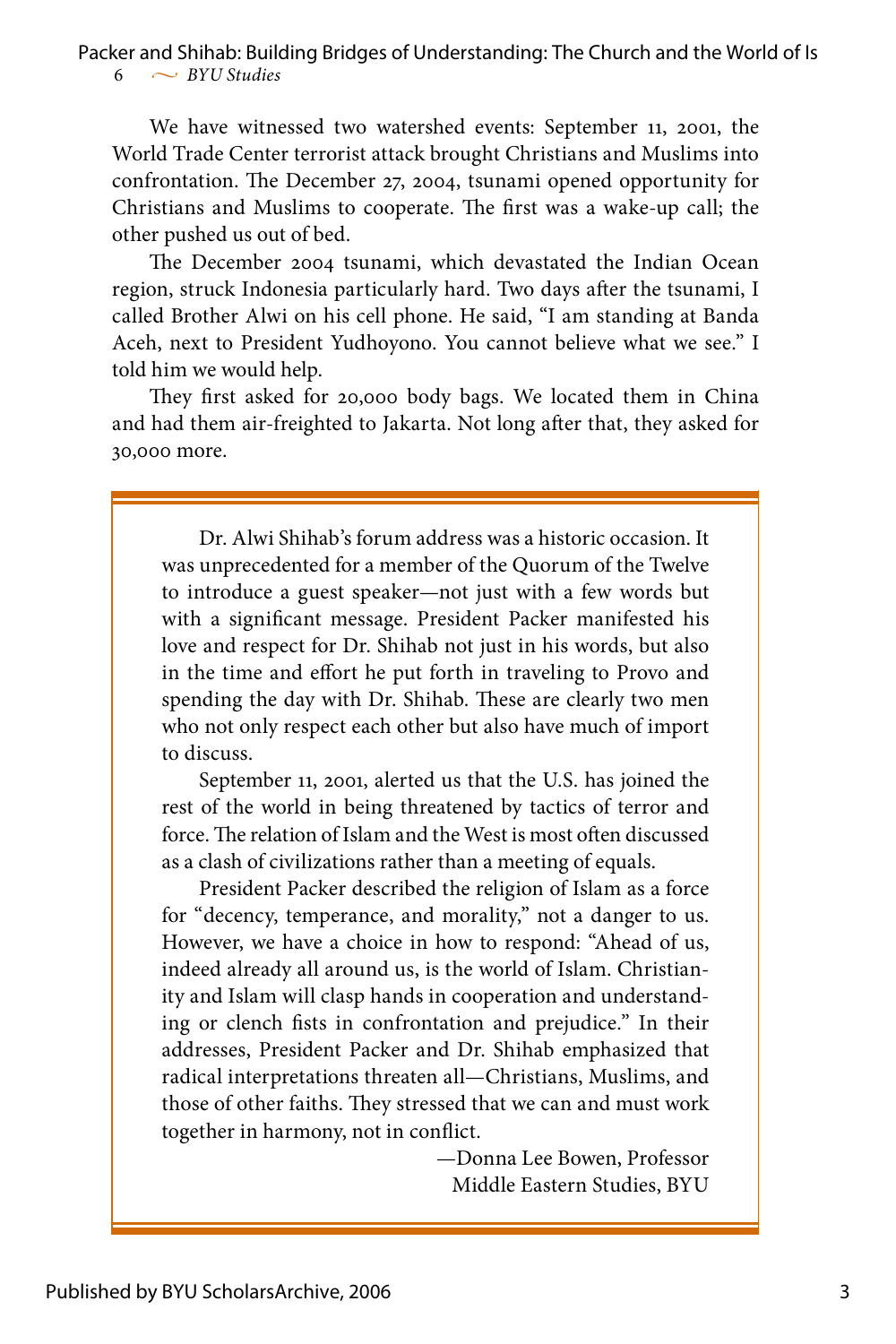Shortly thereafter, Elder David A. Bednar of the Quorum of the Twelve, Dr. Gerrit Gong of Brigham Young University, and I traveled to Jakarta and then on to Banda Aceh which is on the north end of the island of Sumatra, vulnerable to the open ocean. We witnessed scenes words cannot describe. Over 200,000 were dead, families broken and dislocated, homes washed away. We saw one cemetery where 40,000 bodies had been buried.

The Doctrine and Covenants has this very interesting prophecy: "For after your testimony cometh the testimony of earthquakes, that shall cause groanings in the midst of her, and men shall fall upon the ground and shall not be able to stand.

"And also cometh the testimony of the voice of thunderings, and the voice of lightnings, and the voice of tempests, *and the voice of the waves of the sea heaving themselves beyond their bounds*" (D&C 88:89–90; italics added).

The First Presidency called a special fast for funds to aid the victims of the tsumani. The money flowed in—several million dollars.

Part of our purpose in traveling to Indonesia was to review the significant Church humanitarian relief to those hardest hit. The assistance began flowing immediately, and it continues today.

The Church of Jesus Christ of Latter-day Saints expresses "special love and concern for the eternal welfare of all men and women, regardless of religious belief, race, or nationality, knowing that we are truly brothers and sisters because we are sons and daughters of the same Eternal Father."<sup>1</sup>

We believe that "the great religious leaders of the world such as Mohammed, Confucius, and the Reformers, as well as philosophers including Socrates, Plato, and others, received a portion of God's light. Moral truths were given to them by God to enlighten whole nations and to bring a higher level of understanding to individuals."2

It is not a coincidence that the world's great religions come together at Temple Hill in modern-day Jerusalem. Known now as the Place of the Rock, it is a religious shrine for Islam, for Christianity, and for Judaism. All three great religions hold ties to this place. All three, likewise, have a common thread in a tradition that Elijah the prophet would return.<sup>3</sup>

Knit together by world history and by Old Testament history and doctrine, the Church and the Islamic world can see each other as People of the Book, indeed Family of the Book.

Church members and Muslims share similar high standards of decency, temperance, and morality. We have so much in common. As societal morality and behavior decline in an increasingly permissive world, the Church and many within Islam increasingly share natural affinities.

Muslim scholars point out that the Quran does not restrict Paradise to Muslims. The Quran rewards all those of faith who perform righteousness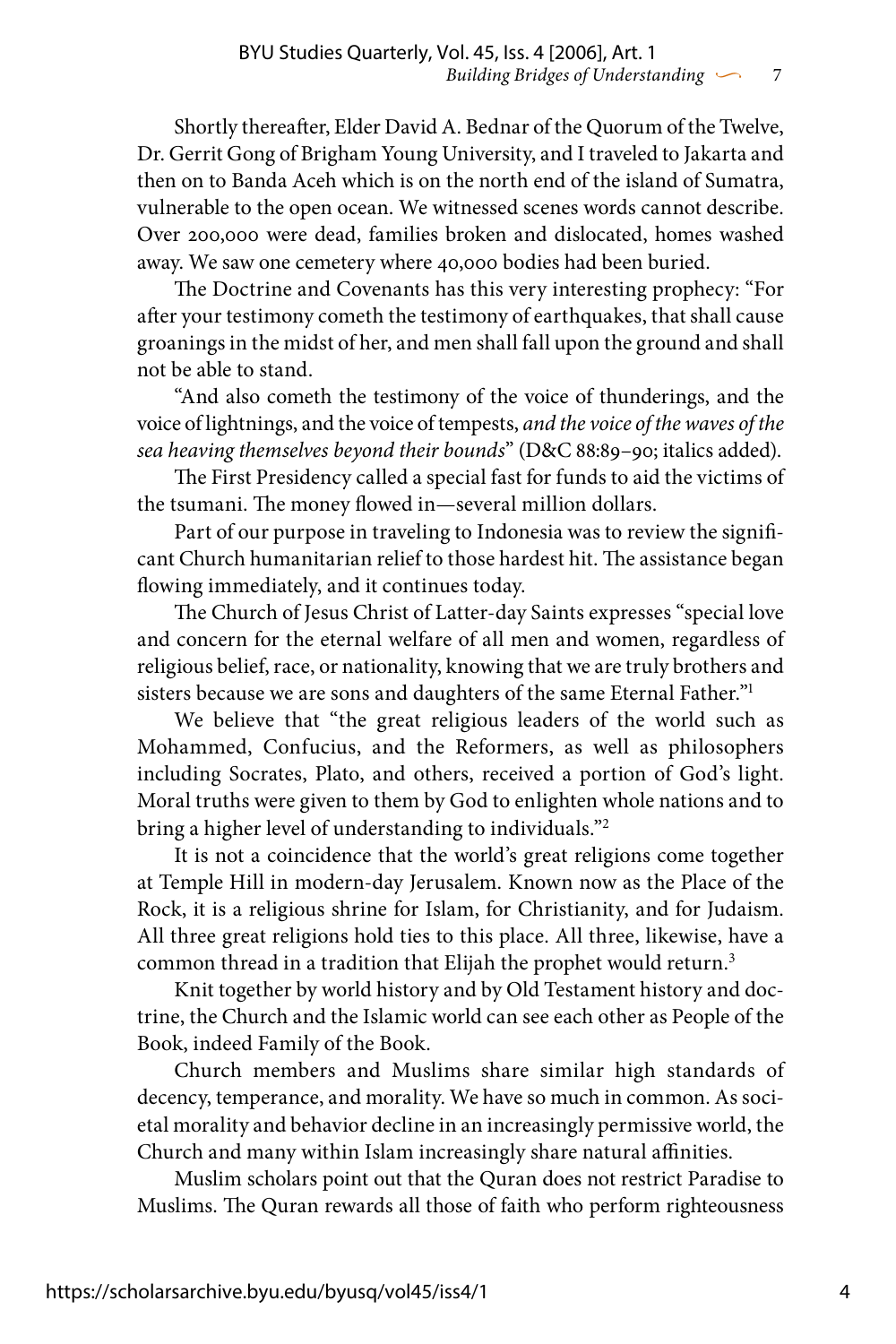and believe in the afterlife. The Book calls Jesus Christ Messiah, Son of Mary, and by the names Messenger, Prophet, Servant, Word, and Spirit of God.<sup>4</sup>

It is important that we in the West understand there is a battle for the heart, soul, and direction of Islam and that not all Islam espouses violent jihad, as some Western media portray.

It is as well important that friends in the Islamic world understand there is a battle for the heart, soul, and direction of the Western world and that not all the West is morally decadent, as some Islamic media portray.

Several years ago, I was invited to speak at a convention of insurance executives in Vail, Colorado. On the way, we crossed the Colorado River.

We could see a new bridge in process of construction. It was an engineering marvel. Anchored to the sheer stone walls on both sides was an abutment for the bridge. Launching out into space from that abutment, reaching out for the other side, were sections of steel girders. When they met and were locked together in the middle, one thousand feet above the Colorado River, each would give strength to the other, and that bridge would be locked together over which traffic of all kinds could flow back and forth safely and conveniently.

Alwi, a devout Muslim of Arabic ancestry, and I, a Christian and devout Mormon, have agreed to symbolically walk arm in arm into the future. Together we hope to build a bridge. Except what that symbolizes is accomplished, all of us face a very dark and very dangerous future.

Now I introduce Dr. Alwi Shihab with a title which I borrow from another venerable Islamic leader and cleric (whom we both know and love), Abdurrahman Wahid, former president of Indonesia—Gus Dur. I apply that title to you, Alwi. You know that by interpretation it means "Dear Friend."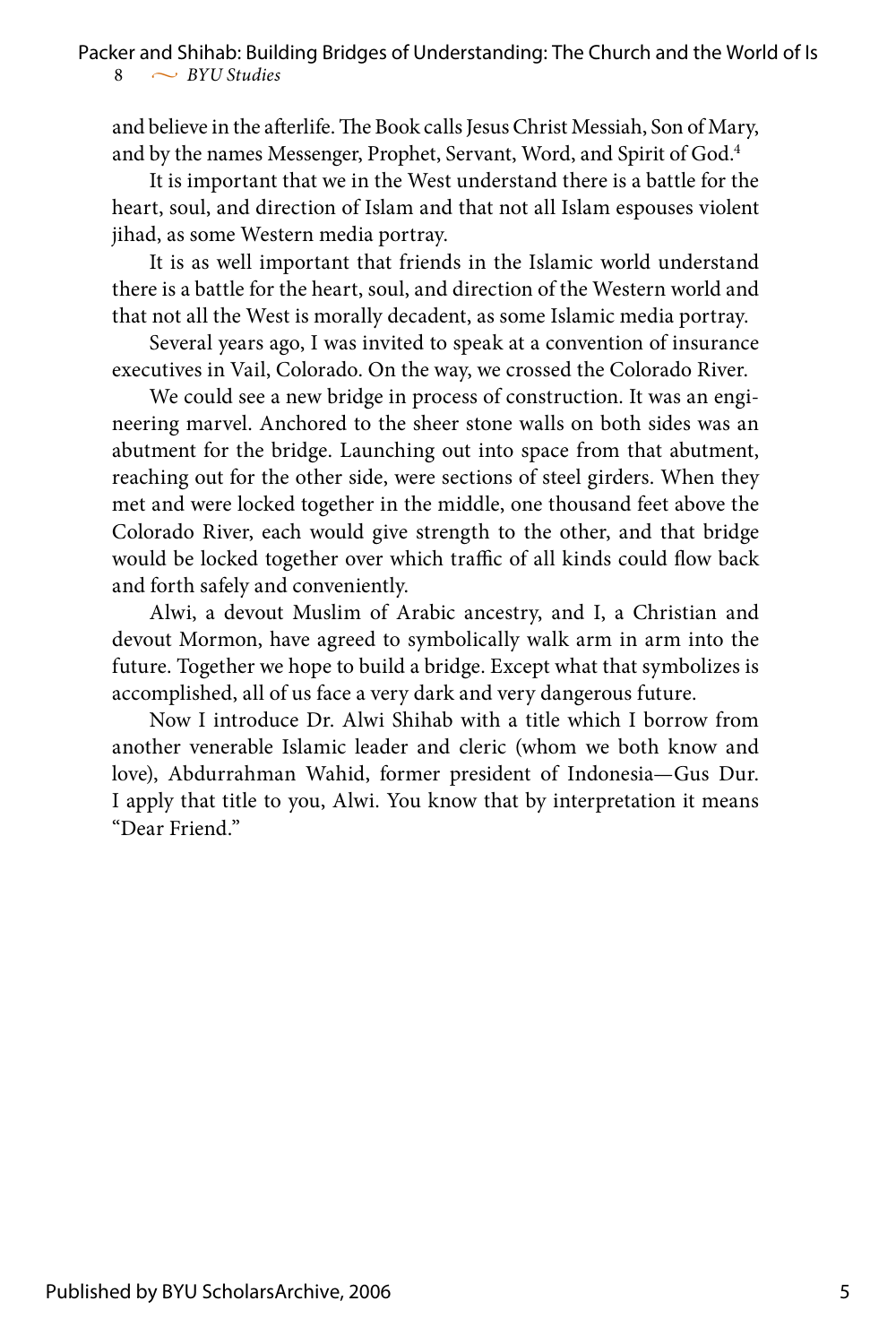### **Building Bridges to Harmony through Understanding**

### *Alwi Shihab*

It is indeed a great honor for me to address this forum, where academicians, scholars, and religious leaders are present to explore ways and means to foster global cooperation in building an ecumenical and harmonious interfaith community.

It is hardly necessary for me to remind you that Indonesia is the largest Muslim country in the world today. Indonesia also is the largest archipelagic state in the world, spread around some 17,000 islands that stretch along the equator from the Indian Ocean to the Pacific and cover a distance of 5,100 kilometers between its farthest points east and west. This is comparable to the distance between Los Angeles and New York.

It may, however, be important for me to stress two vital facts. First, Indonesia was not conquered by Muslim armies for Islam; rather, it was won by the piety and good examples of immigrant scholars, traders, and Sufi masters. Second, in Indonesia, communities of faith representing many if not most world religions live side by side in amity and peace most of the time.

It is worth noting that the Muslim world is too large and too diverse to march to the beat of a single drummer. Many people of the West mistakenly assume that the Muslim world is equivalent to the Middle East. The fact is that the Muslim world extends from Morocco to Merauke, Indonesia, and from Uzbekistan to Cape Town, South Africa. In addition, more Muslims live in China than in the Arabian Peninsula, and more Muslims live in Indonesia than in the entire Arab world combined.

Although Indonesia is more than 85 percent Muslim, it is neither an Islamic state nor a secular one. *Pancasila,* which literally means "five principles," is the ideology of the nation and the state. These five principles are (1) belief in the One Supreme God, (2) humanitarianism, (3) Indonesia's national unity, (4) democracy led by the wisdom of deliberations in representative bodies, and (5) social justice for all people.

Because the term *pancasila* is a human invention derived from Sanskrit and not from religious vocabularies, some observers argue that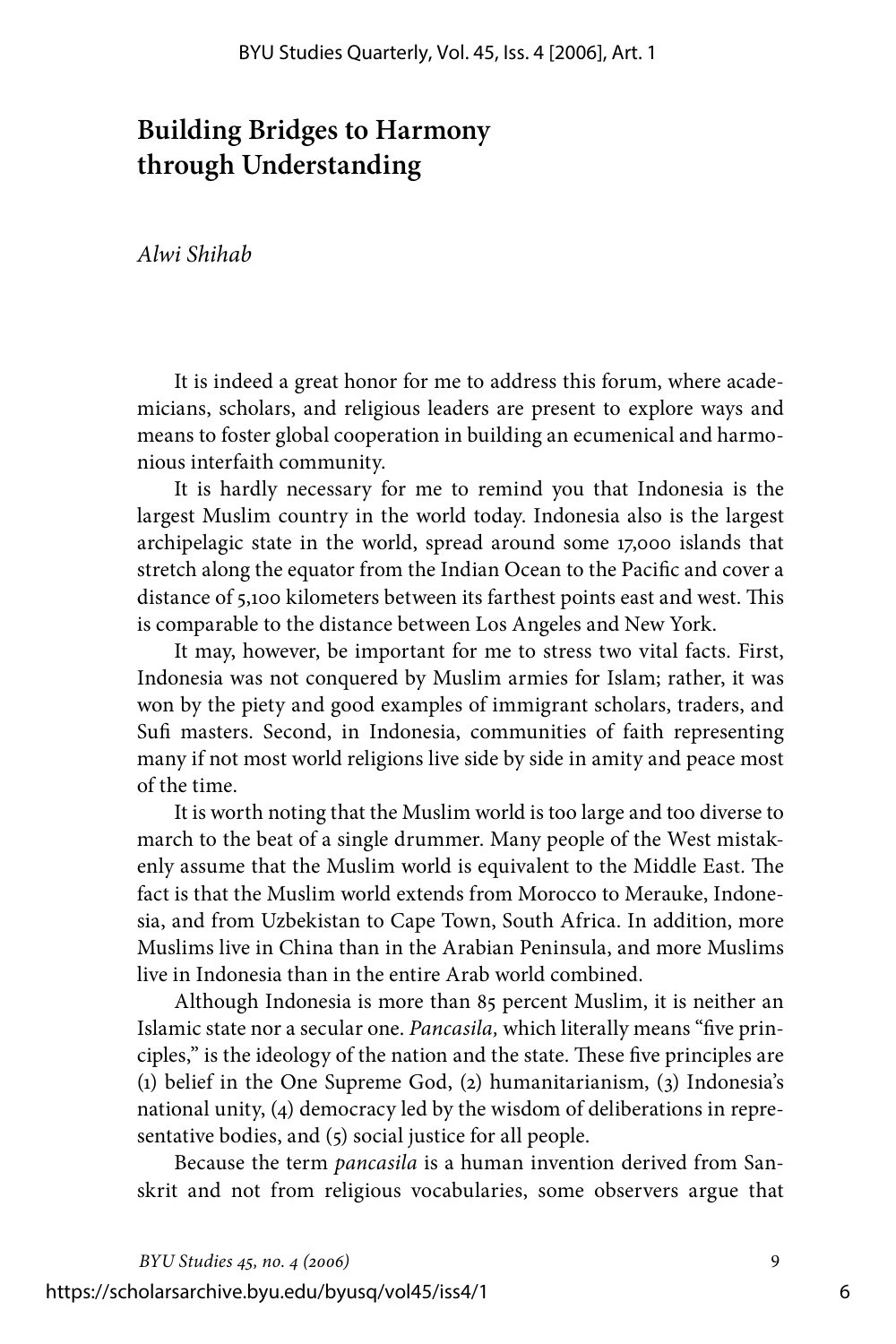

Dr. Alwi Shihab, Brigham Young University Marriott Center, October 10, 2006. Courtesy Mark Philbrick and BYU.

Indonesia is a secular state. Such an observation is incorrect. Indonesia is not a secular state in the true meaning of complete separation between state and religion. In other words, Indonesian nations do not separate themselves from religious life and values.

Despite a greater presence of Islamic values and symbols in the contemporary Indonesian public and social space, the Indonesian people are far from rigid in their understanding of Islam. Among Indonesians the moderate understanding of Islamic teachings prevails. The peaceful manner by which the five major religions—namely, Hinduism,

Buddhism, Islam, Catholicism, and Protestantism—were introduced to Indonesia has left a long-lasting positive influence on the promotion of mutual trust and tolerance among the communities of faith.

Unfortunately, the moral, spiritual, and social values that made Indonesia a model of religious pluralism and harmony are being challenged every day by religious, ideological, and political radicalism. It is a sad reality that even international efforts to counter radicalism and terrorism often themselves become radical—and, hence, counterproductive. We must, therefore, deal with religious radicalism and intolerance not with brute force but with wisdom and the willingness to address the root causes of these problems.

We have been driven by misfortune to the need for a mission of peace through inter-religious harmony. World spiritual leaders from all faiths should lead the world in this mission of respect, harmony, and cooperation among all believers and all races. Only in this way can we dissolve hatred and live in peace and security. It will not happen through force alone.

No one denies that Muslims are hurt and affected more than anyone else in relation to the several tragic events of late because the terrorists claimed an Islamic affiliation and justification—even though Islam never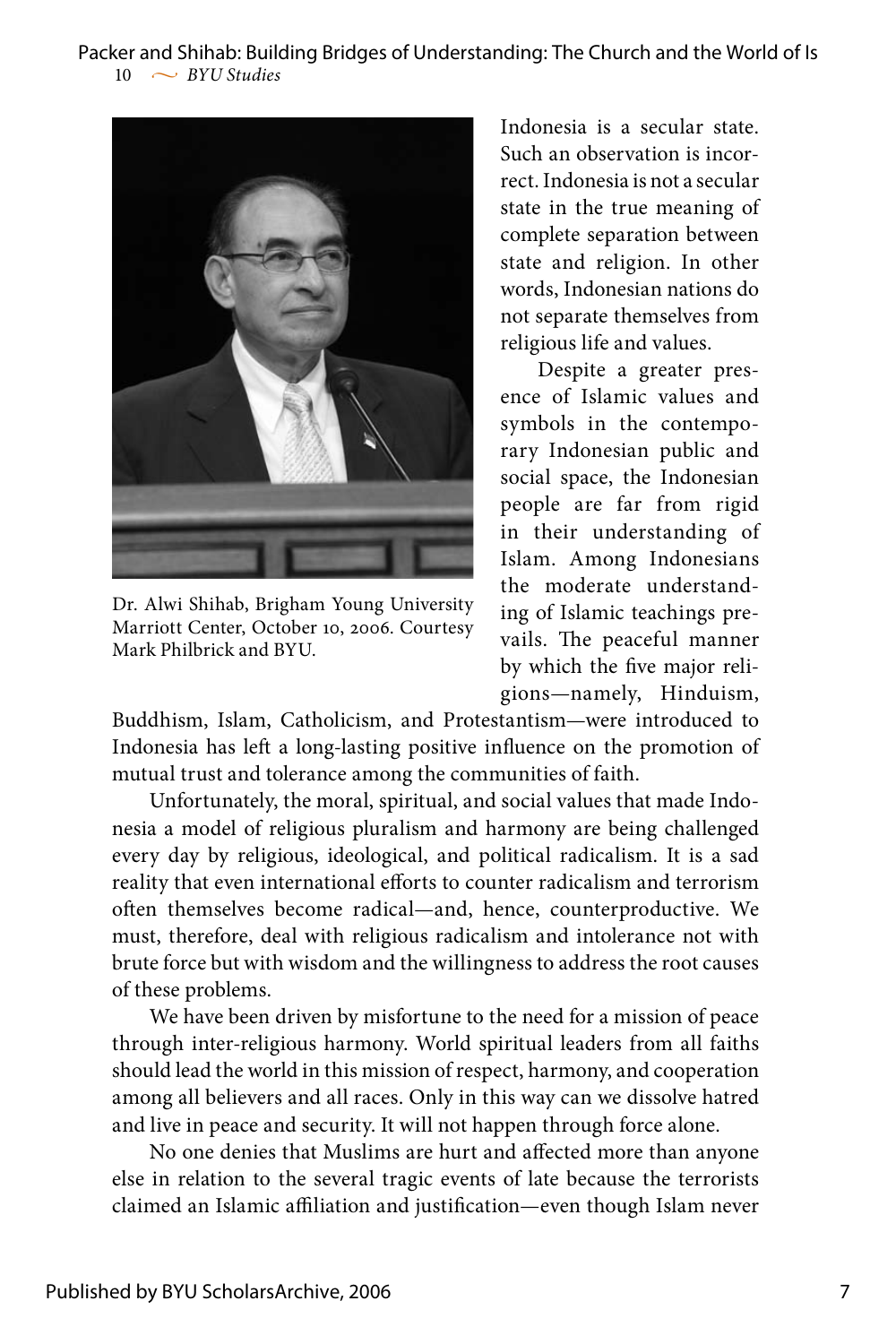condones, let alone endorses, any act of terror. This forum, I believe, can motivate and stimulate concerted efforts to bring together a wide range of perspectives, opinions, and backgrounds for the purpose of furthering constructive dialogue in mobilizing the force of moderation.

Through this academic gathering I want to invite us all to try to reflect with a clear mind and objectivity the root cause of such a dangerous phenomenon—namely, the religious radicalism encountered by humanity today. Indeed, our world has been thrust into a crisis of significant proportion. People are dying, hearts are breaking, and enmity is evident.

No one denies the rivalry between the world of Islam and the West. It has lasted more than fourteen centuries. Almost one hundred years after the birth of Islam, the Muslims managed to establish an empire that extended across North Africa, the Middle East, Iberia, Persia, and North India. Yet at the end of the eleventh century, after two centuries of stability, tensions began with the First Crusade in 1095. The long period of continuous encounter since then has demonstrated more of enmity, hostility, and prejudice than friendliness and understanding.

It goes without saying that the interaction between the world of Islam and the West is an important part of the structure of contemporary global affairs. Without positive relations between Islam and the West, a constructive global network of people and societies will not be possible. For almost a millennium and a half, Islam and the West have been viewed as two civilizations interacting in conflicting dialogue. To reach constructive dialogue and find solutions to the obstacles, it is important to think in terms of actual existing conditions in today's world of the twenty-first century and not impose concepts and programs from an earlier age.

The central reality of the twenty-first-century world with its spreading terrorism demonstrates that our era is globally interdependent but far from integrated. According to Norman Daniel, in his book *Islam and the West,* "Up to the present time, the mentality of the Middle Ages Christian (viewing Islam and Muslims as a real threat and the worst enemy) still lingers in the mind of many Westerners."

With the same spirit and emphasis, Dr. Barbara Brown Zikmund, former president of the Hartford Seminary—home to the Duncan Black Macdonald Center for the Study of Islam and Christian-Muslim Relations—stated: "I deplore the lack of knowledge about Islam and other religious traditions that continues to characterize the contemporary Christian community."

Indeed, one cannot deny that throughout the Western world there is tension between Westerners and Muslims. In many European countries Muslims are seen not only as outsiders but also as a menace, a threat, to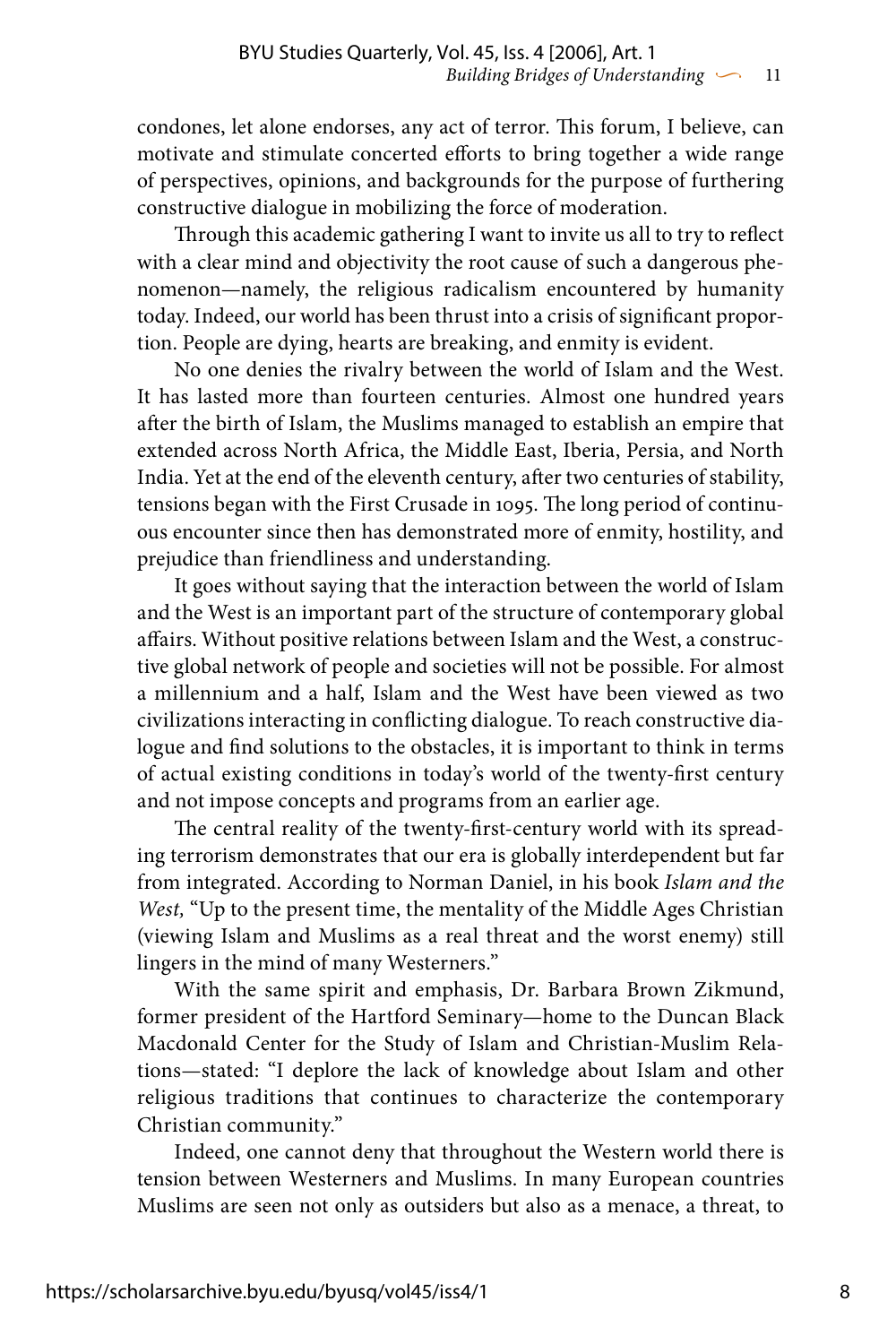#### **Building Bridges the Right Way**

Dr. Shihab and President Packer certainly practice what they preach. They go beyond mere tolerance and reach out in understanding, cooperation, and love. In February 2005, when he traveled to Indonesia to monitor tsunami relief, President Packer took time to visit Jakarta's white-domed Istiqlal Mosque. Following a tour of the mosque with the head cleric, President Packer asked if they might pray together. The cleric agreed. President Packer "blessed the mosque, the cleric and all who attend to pray and worship." Following the prayer, the tearful cleric thanked President Packer for "his faith and prayers on their behalf."1

For many years, all relief was given by the Church in Indonesia under the name of LDS Charities, with no mention of the Church's full name. In late November 2004, a devastating earthquake hit the island of Alor in southeastern Indonesia. The Church quickly responded with aid that was channeled through Dr. Shihab's ministry. Dr. Shihab was impressed that the Church was the first Christian church to respond to help the Muslims of Alor. With Dr. Shihab's blessing, all aid now sent to Indonesia is labeled with the full name of the Church.<sup>2</sup> Shortly after the Alor relief effort, the Church once again quickly responded with aid for tsunami-ravaged Aceh. The Achenese noticed "Church of Jesus Christ" on the boxes and pallets, and so when later shipments were unloaded, leaders from the mosques announced "that another donation from the Jesus church had arrived."3

> —Chad F. Emmett, Associate Professor Middle Eastern and Southeast Asian Studies, BYU

<sup>1.</sup> Dean C. Jensen, President of the Indonesia, Jakarta Mission, email message, March 1, 2005.

<sup>2.</sup> Elder Tom Palmer, humanitarian missionary directly involved with tsunami relief, email report, January 9, 2005.

<sup>3.</sup> H. David Burton, "Tender Hearts and Helping Hands," *Ensign* 36 (April 2006): 8.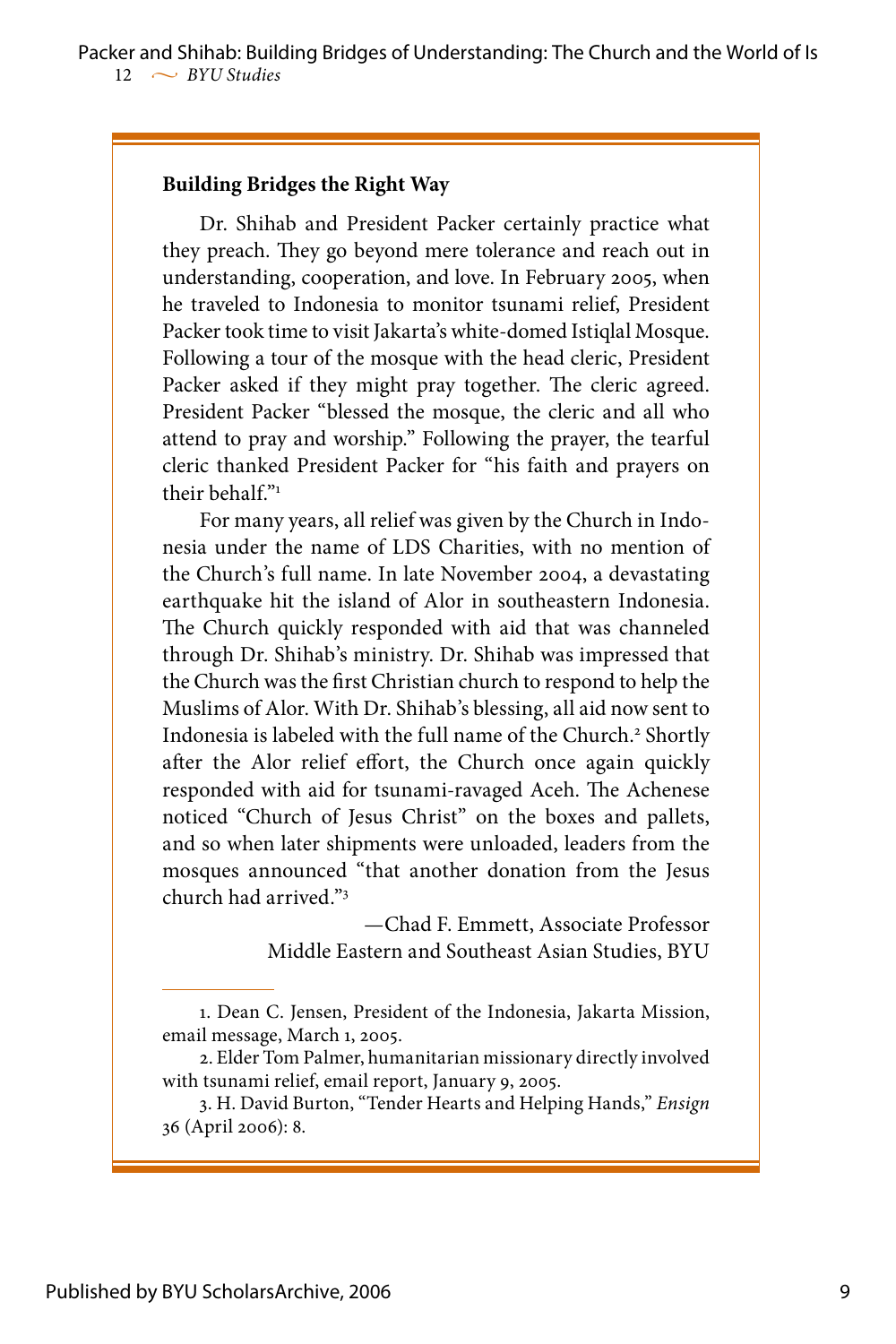European values and cultures. In many countries this tension is palpable; in some countries it remains subdued. But the West has never been very comfortable with Islam and Muslims.

With all frankness, Muslims should admit that they themselves have not always been able to present their case in a manner that is both understandable and acceptable to Western society. Sometimes Islam has been presented in a complicated way that the minds of common people hardly can absorb. And oftentimes Islam has been introduced in such a simplified way that it cannot reach the hearts of people. Such phenomenons have created an unnecessary misunderstanding that can bring about mistrust between Muslims and Westerners and often lead to a bitter feeling.

We all are aware that the West accommodates many faiths, including Islam. It is, therefore, essential that both Muslims and Westerners realize the urgent need to overcome the history of hostility between them in order to clear up the existing prejudices against Islam. In addition, we must always bear in mind that religion is not just an abstract doctrine or simple belief. It has been and continues to be the significant factor that shapes people's identities as individual persons and as groups. It is again our duty to find the way to harness the potential of religions to motivate their adherents to strive for peace, justice, and tolerance in everyday life and in all walks of life.

Unfortunately, for a long time many Westerners have believed that Islam is threatening their way of life. Likewise, many Muslims believe that the West is the source of the problem. I think one of the biggest challenges of our time is to comprehend and appreciate the values of Islam as well as the way of life and the mind of the West. No one denies that it has not been easy for the West to understand the spirit of Islam, nor for Muslims to accept the mind of the West; but, in the end, I believe, the West, if it is to understand Islam and the Muslims, has to adopt the faith and teachings of the *prophets of power or firm resolve,* as have been described by the Quran—namely, Noah, Abraham, Moses, Jesus, and Muhammad.

We all must strive to correct the erroneous perception in the mind of any Western intellectual who puts Islam today where communism was yesterday—against the West—and hence believes that dialogue between Islam and the West is a waste of time; that, therefore, the only way for the West to deal with Islam and Muslims is the argument of force, not the force of argument.

On the other hand, there are people in the Muslim countries who believe that the West is an old enemy of Islam, citing the history of past conflict. Accordingly, they believe that Muslims should fight the West.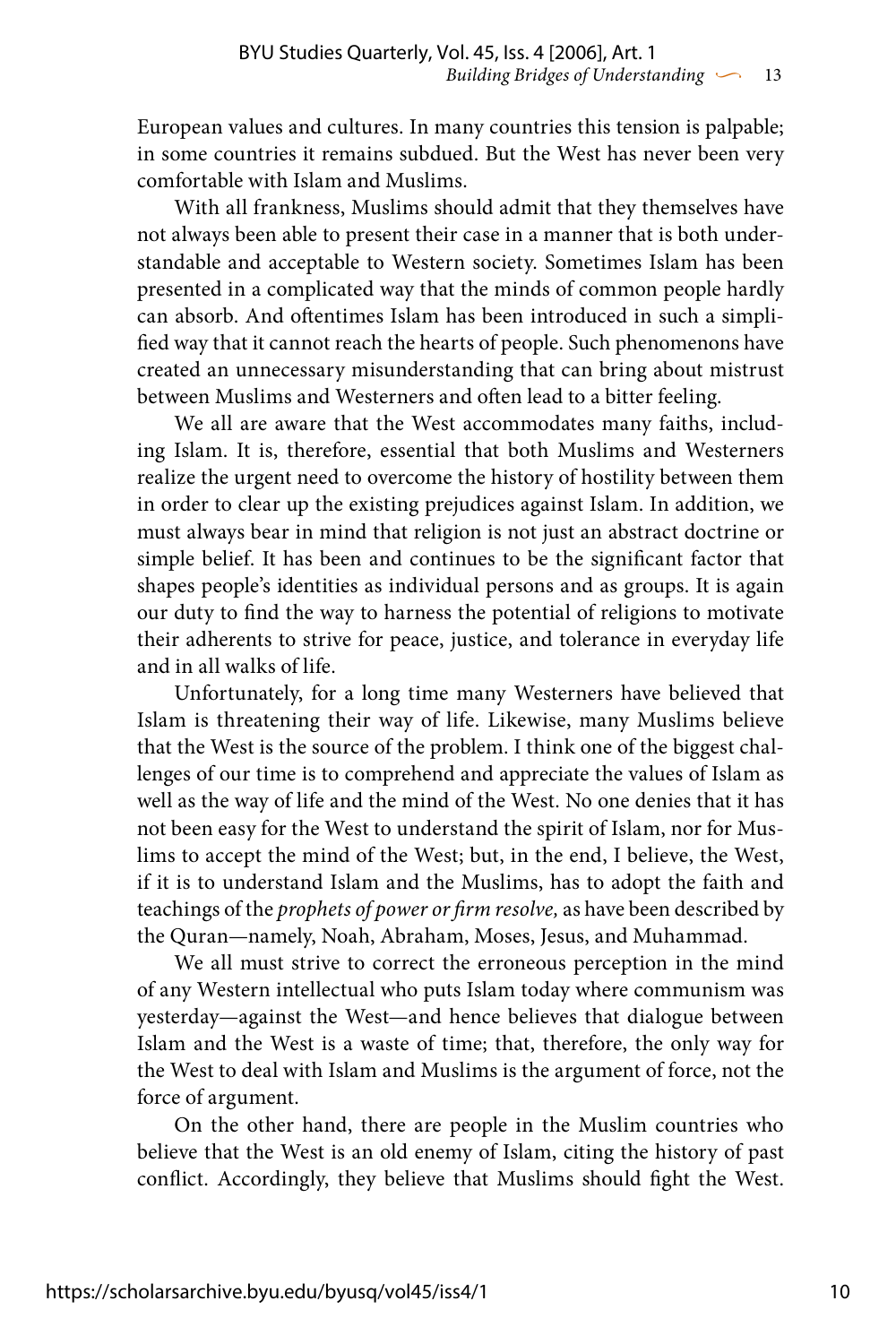They believe that there is no room for dialogue. There can be only dialectical opposition between the two.

Our problem in encountering the above radical views lies in the fact that those who promote the idea of religious and cultural conflict take Islam as their starting point for the idea of clashing civilizations. They ignore the fact that Islam is not communism. In fact, Islam is far removed from communist values.

Islam is the very way of a life that is compatible with common reason and human decency—and, thus, democratic values, freedom, and human rights. In addition, the Muslim world is a great diversity of nations and cultures united by the idea of human goodwill, respect, love, and justice among all nations.

Islam has never been the reason for the suspension of freedom. On the contrary, Islam has taught humanity that there shall be no compulsion in religion. There shall be freedom in religion because the lie cannot be imposed and the truth needs no force.

Islam, as vividly presented by the Quran, is a universal teaching that does not limit itself to geographical boundaries or ethnic and racial backgrounds. Indeed, it is beyond the East and the West. The Quranic verse says:

You should know by now that it is not the Right Way only to face your faces towards East and West. But the Right Way is for you to have trust in God, and in the Day of accountability, and in Angels, and in the Book, and in the God's Messengers. It is the Right Way also that you spend your property for your kin in need, for orphans, for the needy, for the wayfarer, for those who ask, and for the freedom of slaves. Also, the Right Way is to hold fast to prayer, to observe prescribed charity, to honor the contracts which you have made, to be firm and patient in hardship, and to overcome times of fear. Such people are on the Right Way to the truth and they are close to God. (Quran 2:177)

Islam, indeed, is beyond the East and the West because Jews, Christians, and Muslims share the belief in one God who created us all from a single soul and then scattered us like seeds into countless human beings. They share the same father, Adam, and mother, Eve. They share Noah's ark for salvation and Abraham's faith, they share respect for Moses and love for the virgin Mary and admiration for her son Jesus, and they share the clear word of the Quran of promoting good and preventing evil.

It is, therefore, important to remember the major elements the three Abrahamic religions have in common to enable each of the respective adherents to feel close affinity to one another. In fact, Islam describes Judaism and Christianity as People of the Book, indicating that all the three religions are of one and the same family.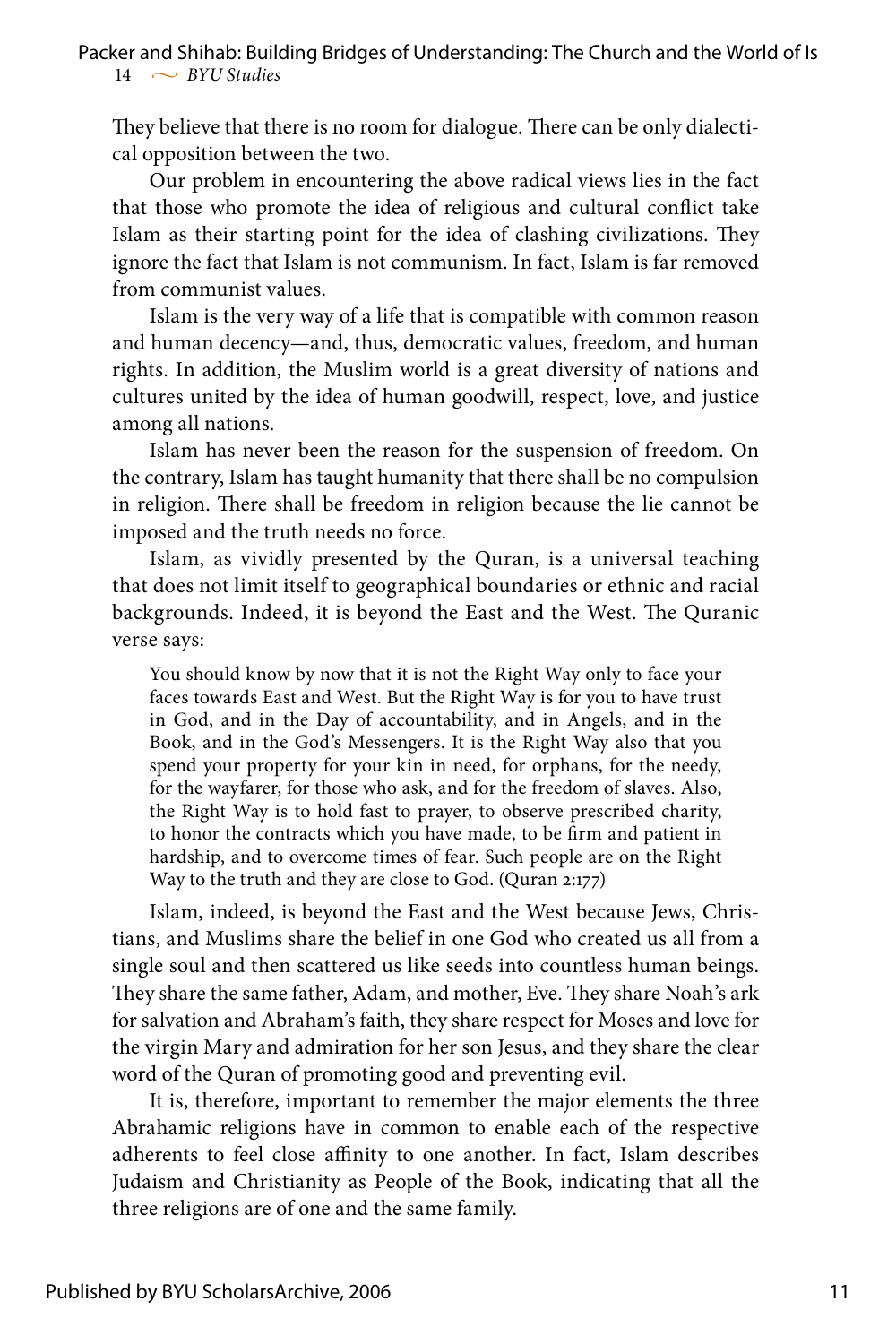They all come from the same Hebraic roots and claim Abraham as their originating ancestor. All three traditions are religions of ethical monotheism; that is, they all claim there is one, loving, just, creator God and that God expects all human beings to live in love and justice. Judaism, Christianity, and Islam are all religions of revelation. In all three religions this revelation has two special vehicles: prophets and scriptures.

The relation between the Quran and the Bible is repeatedly mentioned in the Quran. The Quran expressly claims this relationship and calls the attention of the Prophet Muhammad himself to this relationship. Here is, among others, a verse that especially acknowledges this relationship: "And this Quran is not such as could be forged by those besides Allah, but it is a verification of that which is before it and a clear explanation of the Book, there is no doubt in it, from the Lord of the worlds" (Quran 10:37).

It is, therefore, imperative that Jews, Christians, and Muslims learn how to share their common spiritual roots and their common futuristic hopes without prejudice in order to avoid discrimination and religious and racial hatred so that they all can raise their children in peace and security on the basis of "Ethics of Sharing."

In other words, we must create in ourselves the sense that there are many paths to God, that the people of each path are held in special relationship to God; each chosen, not only for a mission but also for a special love. The three religions are like siblings in a healthy family; we may have great differences and competition, but in the end we must try to protect each other from danger and ill fate. We must try to pull together to mend the world around us in some small way.

Let me suggest, dear brothers and sisters, that religious tolerance is not enough. We have often seen—particularly after the tragic events of 9/11 and, most recently, the Danish cartoons of the Prophet Muhammad—that tolerance does not always lead to true social peace and harmony. To tolerate something is to learn to live with it, even when you think it is wrong and downright evil. Often tolerance is a tolerance of indifference, which is at best a grudging willingness to put up with something or someone you hate and wish would go away. We must go, I believe, beyond tolerance if we are to achieve harmony in our world. We must move the adherents of different faiths from a position of strife and tension to one of harmony and understanding by promoting a multifaith and pluralistic society. We must strive for acceptance of the other based on understanding and respect. Nor should we stop even at mere acceptance of the other; rather, we must accept the other as one of us in humanity and, above all, in dignity.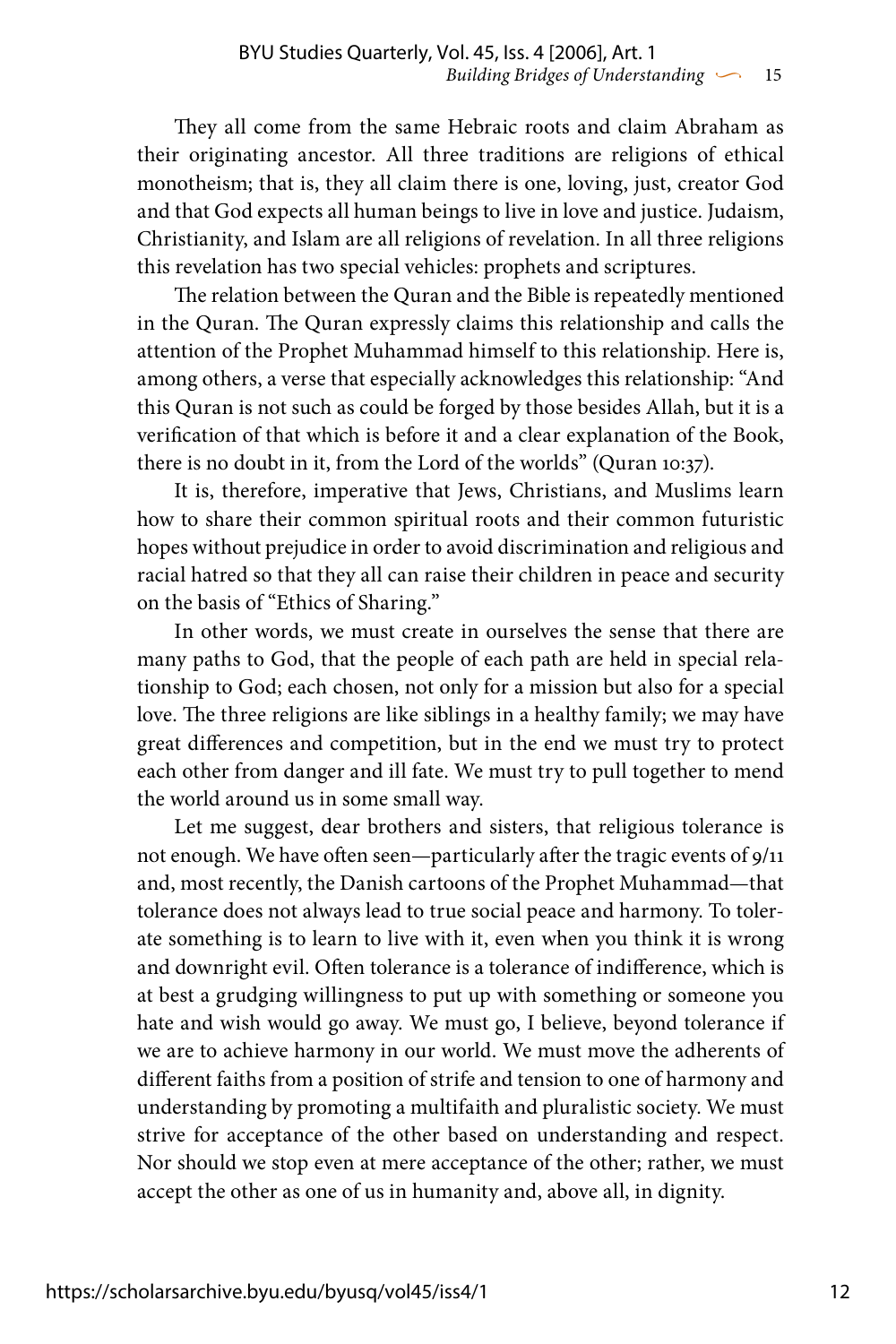$16 \sim$  *BYU Studies* Packer and Shihab: Building Bridges of Understanding: The Church and the World of Is



Dr. Alwi Shihab and President Packer visit with family and associates in the Marriott Center prior to the forum address. Courtesy Mark Philbrick and BYU.

The Quran tells us, "We have honored the children of Adam, have carried them on land and sea, provided them with good and wholesome things and have preferred them over many of Our creations" (Quran 17:70).

We must respect this God-given dignity in every human being, even in our enemies. For the goal of all human relations—whether they are religious, social, political, or economic—ought to be cooperation and mutual respect.

This goal can only be achieved through meaningful and constructive dialogue among the people of faith in every religious tradition. Nor should dialogue be limited to interfaith dialogue; it should touch on human rights and political and economic issues, as well as issues of social justice and the right of all people everywhere to live in security, prosperity, and peace.

We must not try to reduce our social, racial, and religious diversity to global uniformity or make it the cause of conflict and strife; rather, we must celebrate it as a manifestation of divine wisdom and mercy.

The Quran says, "Surely, the most honored of you in the sight of God is he/she who is most righteous" (Quran 49:13).

Indeed, we are living in a difficult time, and we have to realize that the best way to begin working for peace is to build it up from within.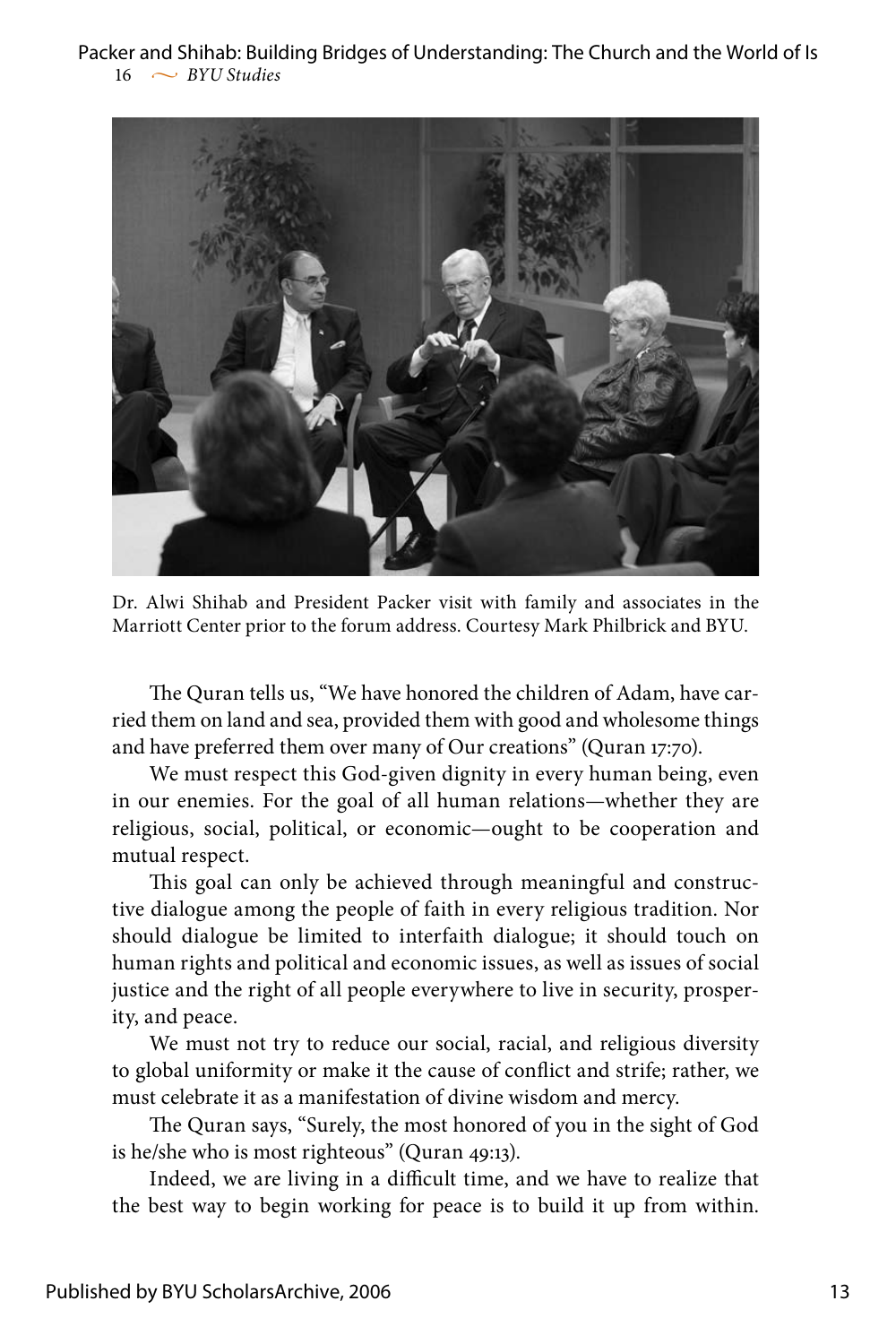It depends on us. The solution to the ignorance, bigotry, and narrowmindedness that lead to hatred is within ourselves, within our communities.

It is our burden and our challenge to find solutions to these global problems. The solutions, as Shakespeare would have said, lie in ourselves, not in the stars under which we were born (*Julius Caesar,* 1.2.140–41), which is precisely what the Quran states: "We can only change our human condition if there is a change in our individual makeup and outlooks as well as our soul and mind" (Quran 13:11).

The greatest lesson from any conflict that touches upon religious sensibility is that the global community cannot allow such conflict in any part of the world to fester because it will, sooner or later, generate dangerous complications elsewhere. It is, therefore, important to establish interaction and understanding across cultures as the best safeguard against acts of terror. We have to maintain an uncompromising stance towards those who would utilize terror to achieve their goals.

The unity of the civilized world in fighting the horror of radicalism against both sides (Western and Islamic) is absolutely indispensable. Educating the next generation and preventing them from brainwashing with hatred and ignorance are our shared moral duties.

I strongly believe that true harmony comes from resolving historical hatred and increasing mutual care and love. The only sure path to peace requires that we work to end the misunderstanding and resentment that afflicts individuals, communities, and nations. Religious leaders, in particular, must reflect if they have preached God's love for all people universally—beyond nation, religion, and race.

It is our collective responsibility through this forum to find ways and means to overcome the tragic barriers that divide religious believers—not only those of different religions but also believers of the same religion. Religious leaders should seek valid theological foundations abundant in different religious texts on which to build religious tolerance and a culture of respect and acceptance.

With all honesty and sincerity we should confess that nobody knows where the dialogue between us will lead. But what we all ought to believe is that there must be an alternative to so much global violence and hatred. Therefore, in closing, let me invite you all to respond to the crisis of values that pervades so many regions of our world. Let us together try to reach out to the hearts and minds of our communities, strengthen the voice of moderation, and isolate the force of extremism and radicalism. May the fruits of this academic forum be a positive step forward on the long and difficult road to harmony among all of God's children.

God bless us all.